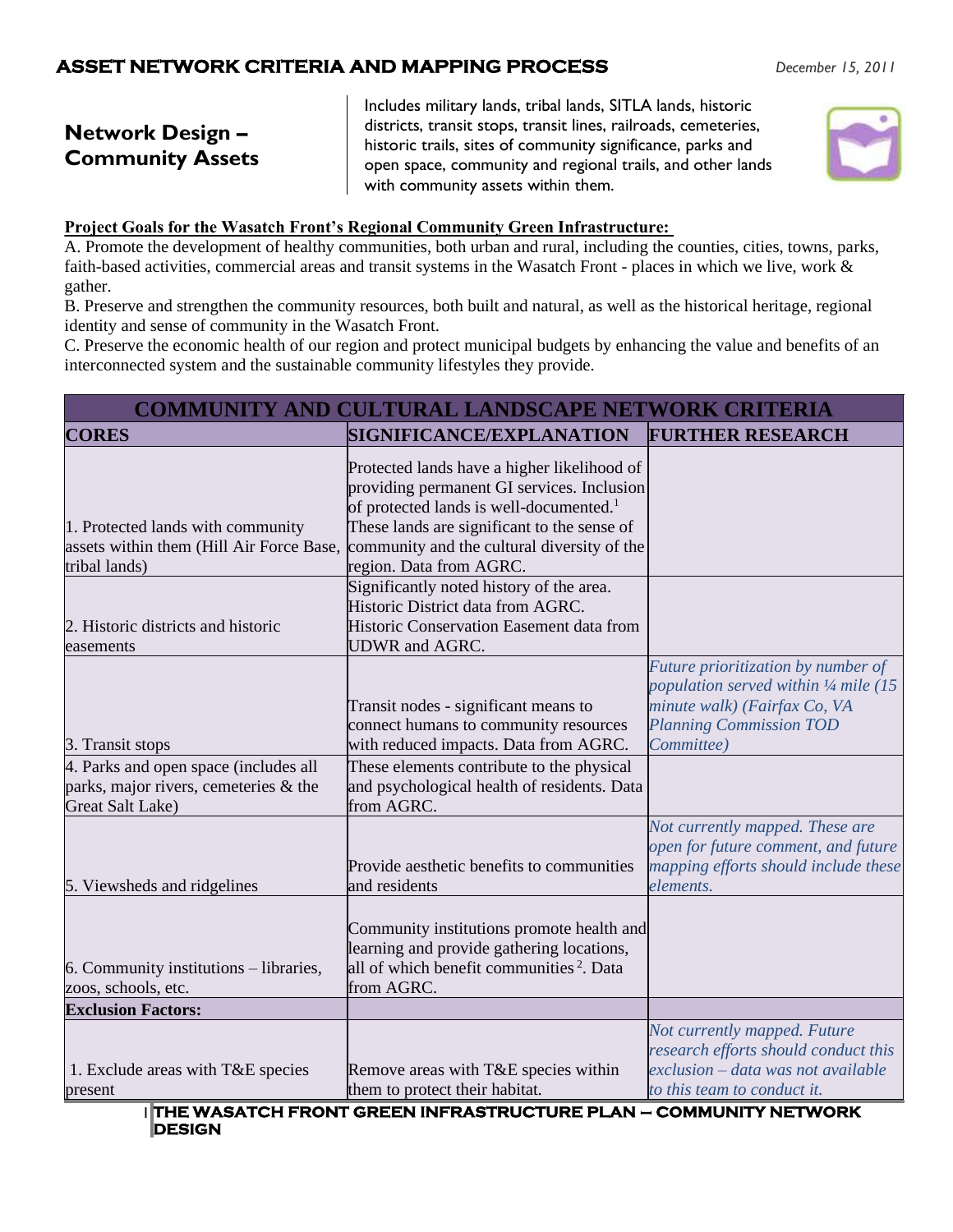| 2. Hazard areas (fire hazard, problem<br>soils, landslide areas, fault lines)                                                                        | Hazard areas should be avoided in future<br>GI investment efforts <sup>3</sup> . Data from AGRC<br>& WFRC.      | Not shown because too many core<br>areas would be removed.                                                                                  |
|------------------------------------------------------------------------------------------------------------------------------------------------------|-----------------------------------------------------------------------------------------------------------------|---------------------------------------------------------------------------------------------------------------------------------------------|
| <b>HUBS</b>                                                                                                                                          | SIGNIFICANCE/EXPLANATION                                                                                        | <b>FURTHER RESEARCH</b>                                                                                                                     |
| community assets within them $-$ SITLA, economic health of the communities and<br>BLM, and remainder of military lands.<br><b>Exclusion Factors:</b> | 1. Protected lands not listed above with These lands contribute significantly to the<br>region. Data from AGRC. |                                                                                                                                             |
|                                                                                                                                                      |                                                                                                                 | Not currently mapped. Future                                                                                                                |
| 1. Exclude areas with T&E species<br>present                                                                                                         | Remove areas with T&E species within<br>them to protect their habitat.                                          | research efforts should conduct this<br>exclusion – data was not available<br>to this team to conduct it.<br>Not shown because too many hub |
| 2. Hazard areas (same as above)                                                                                                                      | See above.                                                                                                      | areas would be removed.                                                                                                                     |
| <b>CORRIDORS</b>                                                                                                                                     | SIGNIFICANCE/EXPLANATION                                                                                        | <b>FURTHER RESEARCH</b>                                                                                                                     |
| 1. Transit lines and other mass transit<br>connections, including all highways and<br>major roads                                                    | Significant means to connect humans to<br>community resources. Data from AGRC.                                  |                                                                                                                                             |
| 2. Multi-modal connections, including<br>trail corridors from recreational assets                                                                    | Regional trails and other connecting trails.<br>Data from AGRC.                                                 |                                                                                                                                             |
| 3. Canals                                                                                                                                            | Important landscape corridors. Data from<br>AGRC.                                                               |                                                                                                                                             |
| <b>Exclusion Factors:</b>                                                                                                                            |                                                                                                                 |                                                                                                                                             |
| 1. Hazard areas (same as above)                                                                                                                      | See above.                                                                                                      | Not shown because too many<br>corridors would be removed.                                                                                   |

<sup>1</sup>See Utah DFFSL 2010 Statewide Assessment document available at [http://www.ffsl.utah.gov/stateassessment.php.](http://www.ffsl.utah.gov/stateassessment.php)

<sup>2</sup> Community institutions are as follows: Red Butte Arboretum, Hogle Zoo, Ogden Nature Center, faith-based activity areas (200 m buffer), universities (buffer sizes vary), libraries (200 meter buffer), schools (200 meter buffer), hospitals (400 meter buffer) and elderly-care facilities (200 meter buffer).

<sup>3</sup> Hazard areas include fault lines, high to extreme fire hazard areas, areas with high liquefaction potential, problem soil areas (expansive soils) and areas susceptible to landslides.

#### **References:**

Fairfax County, VA Planning Commission TOD Committee – Walking Distance Research [http://www.fairfaxcounty.gov/planning/tod\\_docs/walking\\_distance\\_abstracts.pdf](http://www.fairfaxcounty.gov/planning/tod_docs/walking_distance_abstracts.pdf)

#### **Experts consulted:**

Stephen Goldsmith, University of Utah, Department of Regional Planning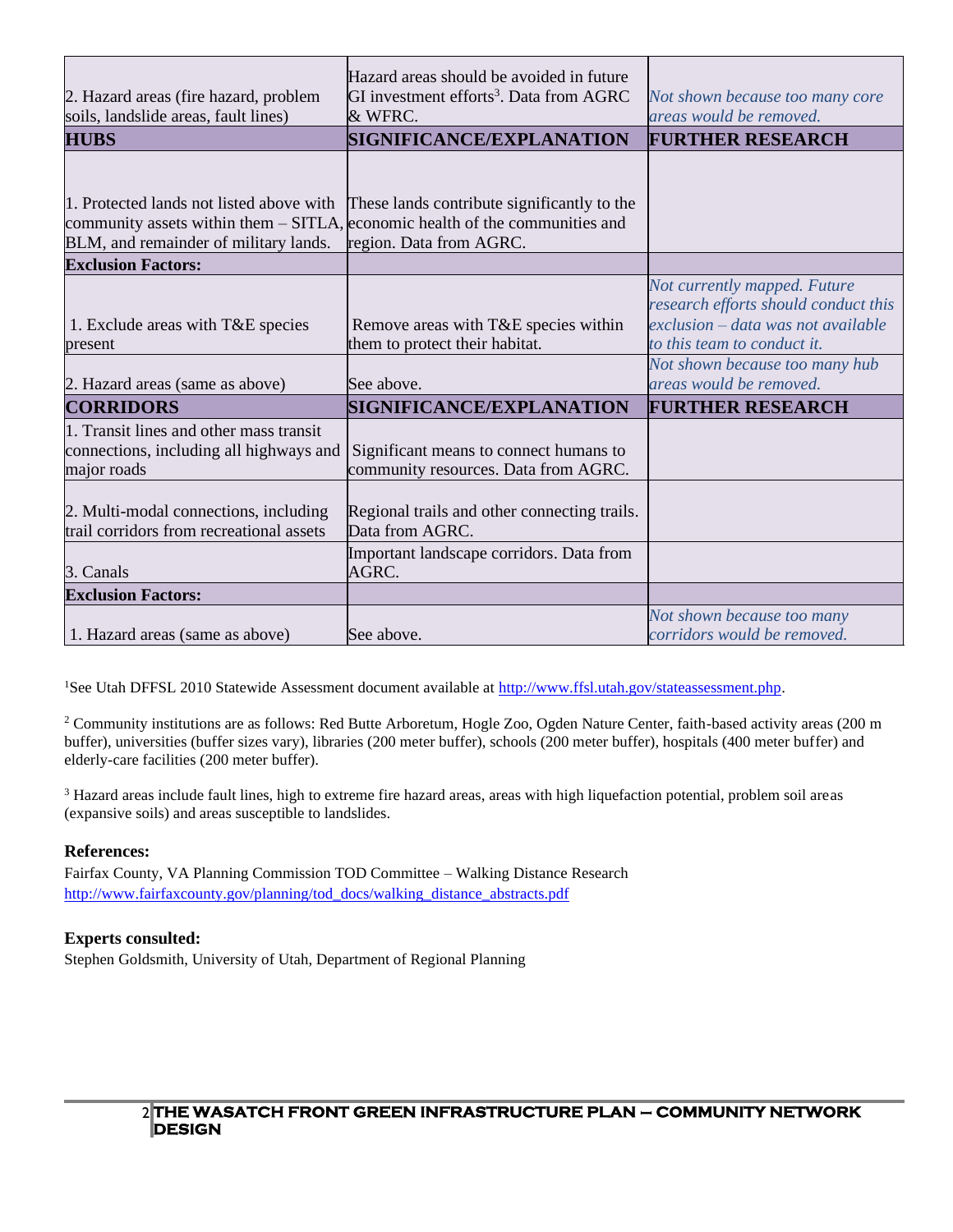## **ASSET NETWORK CRITERIA AND MAPPING PROCESS** *December 15, 2011*

## **Community Asset Network Criteria – Mapping Process**

## **Community Cores**

- 1. Create a new toolbox in ArcCatalog for Recreational modeling CommunityAssets
	- A. #1 Core Criteria Protected and Public Lands with Community Assets
		- i. Merge Hill Airforce Base and Tribal Lands  $\rightarrow$  Cult\_prot\_lands\_cores
		- ii. Convert to raster  $\rightarrow$  comprotland
		- iii. Reclassify to 0 and 1 for analysis $\rightarrow$ *rc* commprot
	- B. #2 Core Criteria Historic Elements
		- i. Merge Historic Districts with Historic Easements  $\rightarrow$  Hist\_Districts\_Easements, convert to raster  $\rightarrow$  hist areas, reclassify to 0 and 1 for analysis  $\rightarrow$  *rc* histareas1
	- C. #3 Core Criteria Transit Stops
		- i. Merge together Commuter Rail Stops and Light Rail Stations  $\rightarrow$  commuter\_light\_rail\_stops, buffer by 400 meters (.25 mile)  $\rightarrow$  transitstops 400mbuff, convert to raster  $\rightarrow$  transstop buf, reclassify to 0 and 1 for analysis  $\rightarrow$  *rc\_stop\_buf1*
	- D. #4 Core Criteria Parks and Open Space
		- i. Merge together local parks and state parks  $\rightarrow$  all\_parks1, convert to raster  $\rightarrow$  all\_parks3, reclassify to 0 and 1 for analysis  $\rightarrow$  rc\_allparks4
		- ii. Buffer cemeteries by 400 meters  $\rightarrow$  cemeteries\_400mbuff, convert to raster  $\rightarrow$  cemetery\_buff, reclassify to 0 and 1 for analysis  $\rightarrow$  rc cem400m
		- iii. Buffer rivers by 100 meters  $\rightarrow$  rivers\_100mbuff, convert to raster  $\rightarrow$  rivers\_100m, reclassify to 0 and 1 for analysis  $\rightarrow$  rc\_rivers100m
		- iv. Convert AGRC Great Salt Lake shapefile to raster  $\rightarrow$  gsaltlake, reclassify  $\rightarrow$  rc\_saltlake
		- v. Use single output map algebra to add the above 4 layers→opencore, reclassify so all values 1 or higher equal  $1 \rightarrow rc$  *opencore8*
	- E. #6 Core Criteria Community Institutions
		- i. Merge together all buffered points from footnote  $2 \rightarrow$  placepointsbuffer\_all, convert to raster  $\rightarrow$ placepoints4, reclassify to 0 and 1 for analysis  $\rightarrow$  rc plcpoints2
		- ii. Merge together all polygons from footnote  $2 \rightarrow$  Comm\_Areas, convert to raster  $\rightarrow$  comm\_areas, reclassify to 0 and 1 for analysis  $\rightarrow$  comm\_areas1
		- iii. Use single output map algebra to add the above 2 layers  $\rightarrow$  *rc* cultcores4
- 2. Merge together the core criteria  $1 6$ 
	- A. Use single output map algebra to add the above final, reclassified rasters together  $\rightarrow$  cc\_cores4
	- B. Use the reclassify tool to change any value above 1 to a 1, and then all nodata values to  $0 \rightarrow rc\_cc\_cores4$

# **Community Hubs**

- 1. Develop hub criteria
	- A. #1 Hub Criteria protected lands not covered in core #1 with community assets within them (BLM, SITLA, military lands other than Hill AFB)
		- i. Merge together all lands listed above  $\rightarrow$ comm\_protland\_hub
		- ii. Convert to raster  $\rightarrow$  protland hub2
		- iii. Reclassify to 0 and 1 for analysis  $\rightarrow$  *rc\_prot\_hub4*